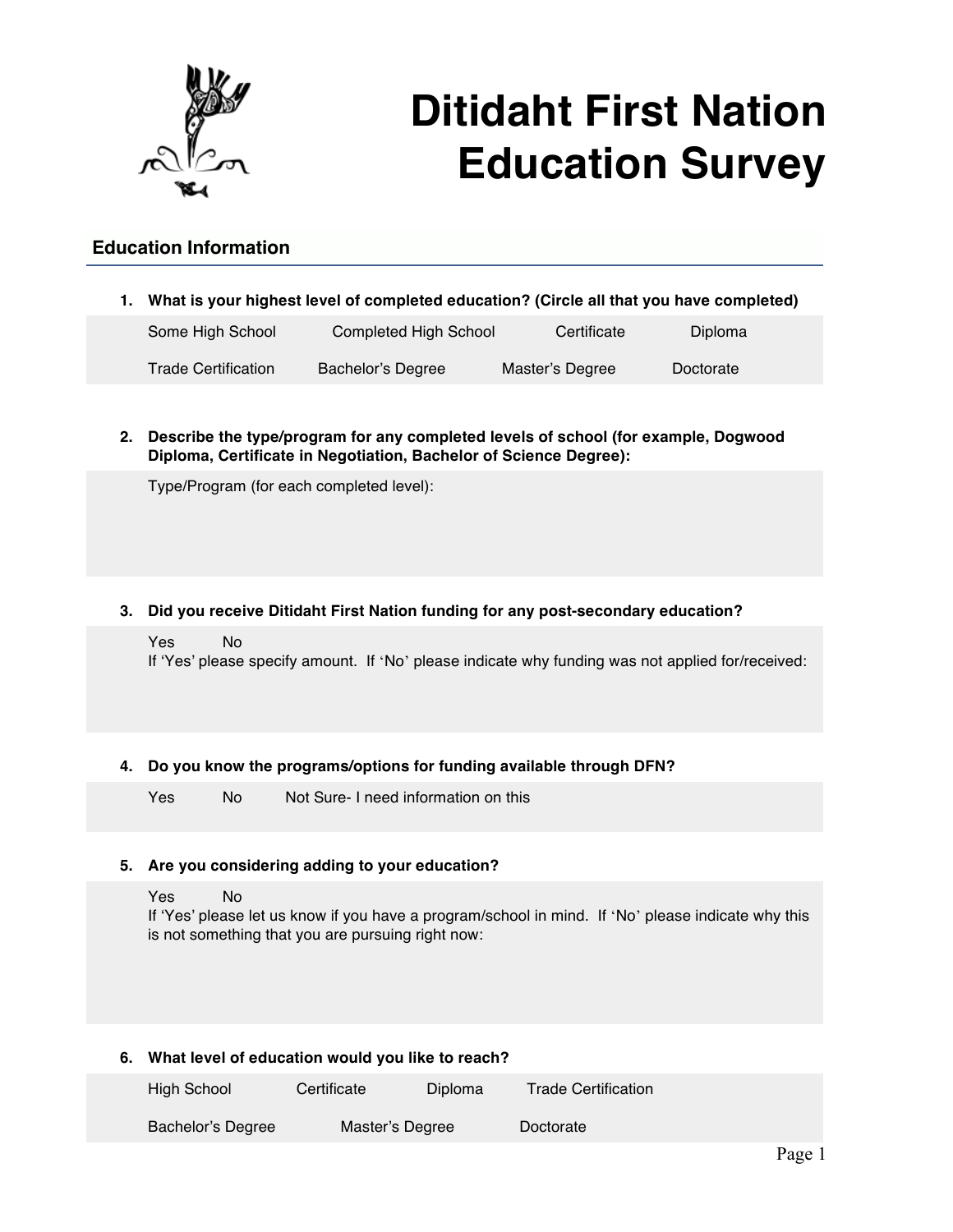## **Education & Training Preferences**

**7. Are you interested in Trades/Apprenticeship training?**

Yes No If Yes, please specify which Trade(s)

## **Current & Desired Certifications**

**8. Please indicate which certificates you hold and the Date of Certification (if known). Please indicate ones you would like to hold with a checkmark** ✔**.** 

| <b>Name of Certificate</b>                         | <b>Currently Hold and Date of</b><br><b>Certification (if known)</b> | <b>Would Like To Hold</b> |
|----------------------------------------------------|----------------------------------------------------------------------|---------------------------|
| Driver's License<br>(Class 5 is a regular license) | Class:                                                               | Class:                    |
| First Aid (Level 1, 2 or 3)<br>(Valid for 3 years) | Level:<br>Date of Certification:                                     | Level:                    |
| FoodSafe (Valid for 5 years)                       | Date of Certification:                                               |                           |
| Serving It Right                                   | Date of Certification:                                               |                           |
| <b>WHMIS</b>                                       | Date of Certification:                                               |                           |
| <b>Basic Security Training</b>                     | Date of Certification:                                               |                           |
| Traffic Control (Valid for 3 years)                | Date of Certification:                                               |                           |
| <b>Chainsaw Operations</b>                         | Date of Certification:                                               |                           |
| <b>Small Vessels Operator</b>                      | Date of Certification:                                               |                           |
| Other (Name All)                                   |                                                                      |                           |

**9. Please indicate which computer courses or skills you currently have or would like to have. Indicate whether you have completed a formal course.**

| <b>Computer Course/ Skill</b>                       | <b>Currently Have</b>            | <b>Would Like To Learn</b> |
|-----------------------------------------------------|----------------------------------|----------------------------|
| <b>Word Processing (Microsoft</b><br>Word or other) | Level:<br>Date of Course:        | Level:                     |
| Spreadsheets (Microsoft Excel or<br>other)          | Level:<br>Date of Course:        | Level:                     |
| <b>Basic Computing</b>                              | Level:<br>Date of Certification: | Level:                     |